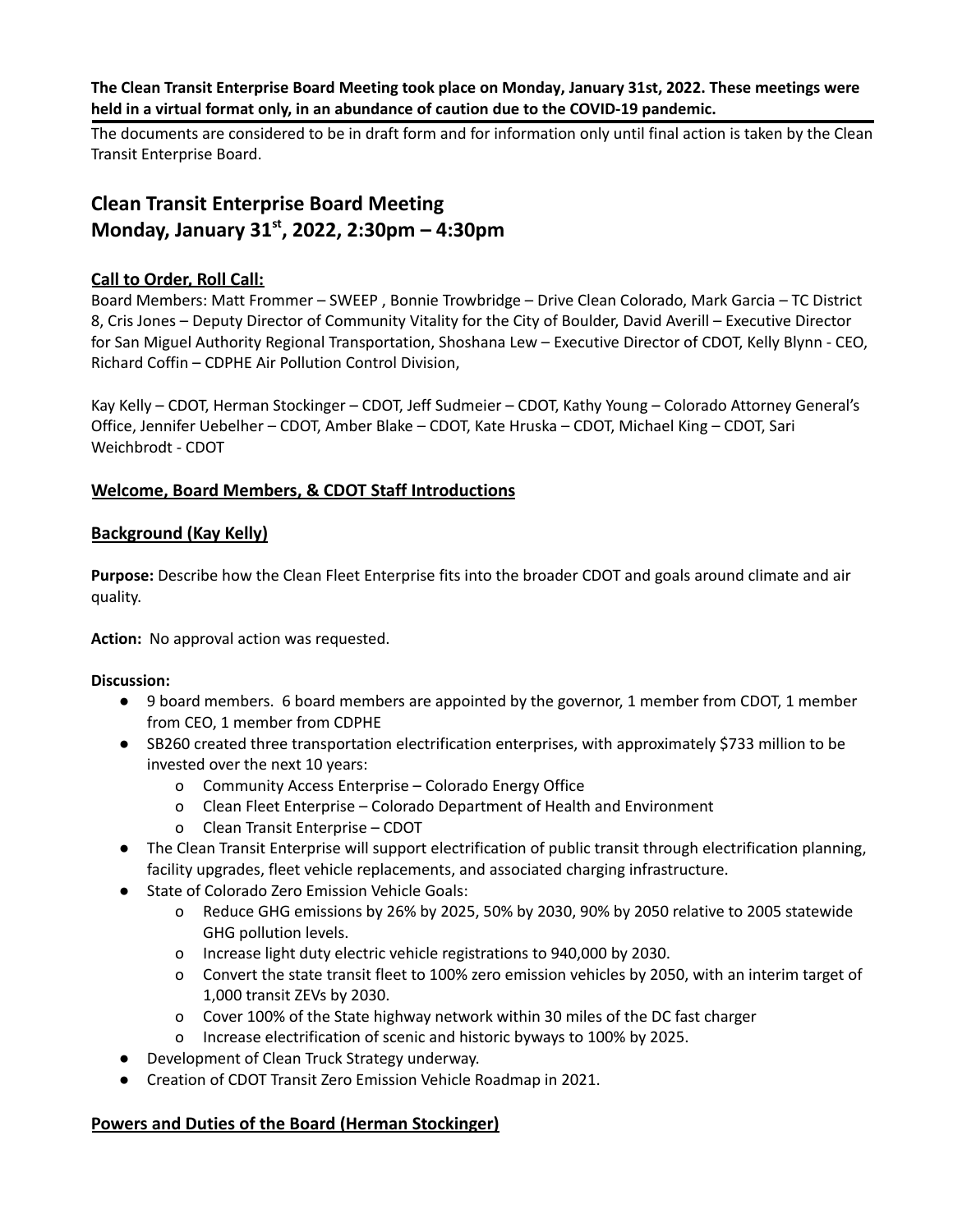**Purpose:** Primary business purpose of the Clean Transit Enterprise is to mitigate the adverse environmental and health impacts of air pollution and greenhouse gas emissions.

**Action:** No approval action was requested.

#### **Discussion:**

● Overview of board duties regarding rules, fees, grants, loans, 10-year plan, public accountability dashboard, and prepare annual report.

#### **Bylaws and Articles of Organization (Herman Stockinger)**

**Purpose:** Overview of Bylaws (how the board functions) and Articles of Organization

**Action:** No approval action was requested this month.

February board meeting: adopt articles of organization and bylaws.

#### **Discussion:**

- **●** Articles of organization**:** business purpose, TABOR exemption, powers & duties, revenues & expenditures, and bylaw adoption.
- **●** Bylaws: board composition, meeting frequency & methods, open meetings & records, officers & staff, fiscal year & budget, miscellaneous provisions.
	- **o** No compensation for the board. Necessary and reasonable expenses such as travel for meetings can be reimbursed.
	- **o** If a board member fails to attend three consecutive meetings that member may be subject to recommendation to the Governor for removal of the enterprise board.
	- **o** This board must meet a minimum of four times per year. Notice and content of meetings should be posted on CDOT's clean transit enterprise webpage at least 24 hours before a meeting.

#### **Board Officers (Herman Stockinger/Kay Kelly)**

**Purpose:** CDOT support staff are expected to be Kay Kelly (Program Administrator) and Jennifer Uebelher (Secretary). Chairperson and Vice-Chairperson will also need to be elected at February board meeting.

**Action:** No approval action was requested this month.

February Board Meeting: Election of officers, Chairperson and Vice-Chairperson.

#### **Discussion:**

● No further discussion.

# **Clean Transit Enterprise Revenue Estimates and Start Up Loan Agreement (Jeff Sudmeier)**

**Purpose:** Overview of forecasted revenues and review of startup loan agreement.

**Action:** No approval action was requested this month.

February board meeting: Formally request loan approval.

#### **Discussion:**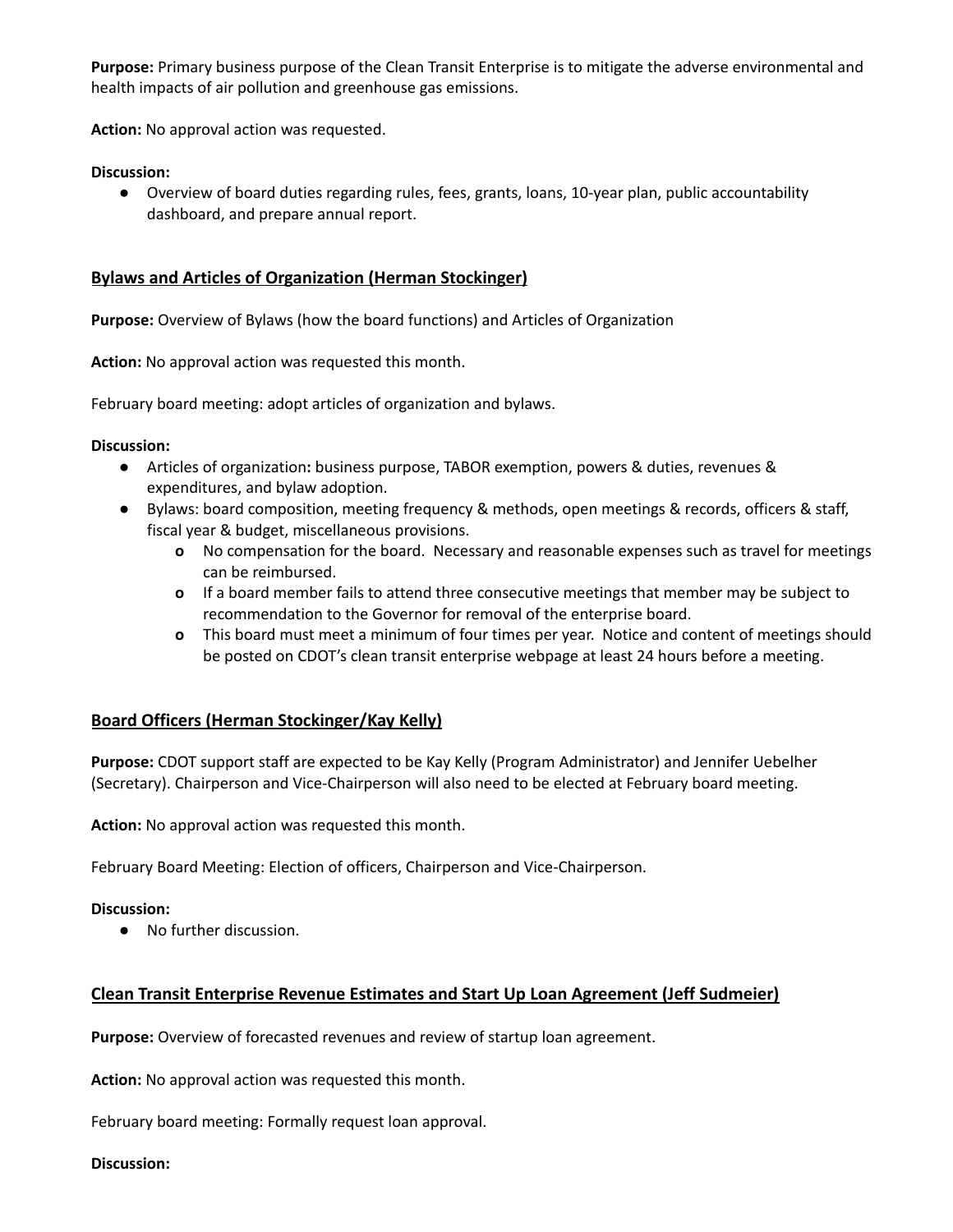- FY2023 forecasted revenue for Clean Transit Enterprise is \$8 million, projected to grow to \$21 million per year by FY2032. No revenue is expected in FY2022.
- Loan stipulated by SB260 was approved by the Transportation Commission on December 16, 2021 for costs incurred between now and when revenue starts flowing in the next fiscal year.
	- o Loan terms: interest rate is 2% annually, repayment starts September 1, 2022, full repayment due on June 20, 2023. Loan amount is approximately \$73,500.

# **Rulemaking (Herman Stockinger)**

**Purpose:** Statutory purpose of the rule is to set the clean transit retail delivery fee and govern the grant process.

**Action:** No approval action was requested this month.

February board meeting: open official rules or authorize CDOT to open official rules on the board's behalf.

#### **Discussion:**

- "Clean Transit Retail Delivery Fee" is \$0.03 per retail delivery (may increase according to inflation).
- Staff recommends using the current State Management Plan process for awarding and overseeing grants.
- Process and Timeline (Rules must be in place by June 30, 2022)
	- o Enterprise needs to open a draft rule in late February and authorize the CDOT Hearing Officer to conduct Public Hearing.
	- o CDOT staff will file the rule with the Secretary of State
	- o Conduct Public Hearing late March or early April
	- o Adopt rule in mid-April
	- o Rule Effective date could be as early as May 31,2022

#### **Board Ethics Training (Kathy Young)**

**Purpose:** Mandatory ethics training and best practices for public boards including identifying and managing conflicts of interest, understanding the Colorado Open Records Act, and open meeting laws.

**Action:** No approval action was requested this month.

#### **Discussion:**

- Colorado requires annual training on statutory powers and duties, identifying and managing conflicts of interest, Colorado Open Records Act and Open Meeting laws.
- Clean Transit Enterprise
	- o TABOR exempt enterprise no more than 10% of the enterprise's annual revenue can come from state sources. The Clean Transit Enterprise has the ability to issue bonds, but issuing bonds is not a requirement.
	- o Government owned business within CDOT
	- o Type 1 transfer within limits can manage yourself and create your own policies within the business purpose.
- Conflicts of interest:
	- o Board directors receive no compensation other than a per diem.
	- o Board members shall not perform an official act which may have a direct economic benefit on a business or other undertaking in which such member has a direct or substantial financial interest.
- CORA (Colorado Open Records Acts):
	- o All public records shall be open for inspection unless otherwise provided by law.
	- o Includes all writings made, maintained, or kept by the state, any agency, institution, a nonprofit corporation incorporated pursuant to section 23-5-121(2) C.R.S or political subdivision of the state. This includes internal and external communication, hard paper documents and electronic documents.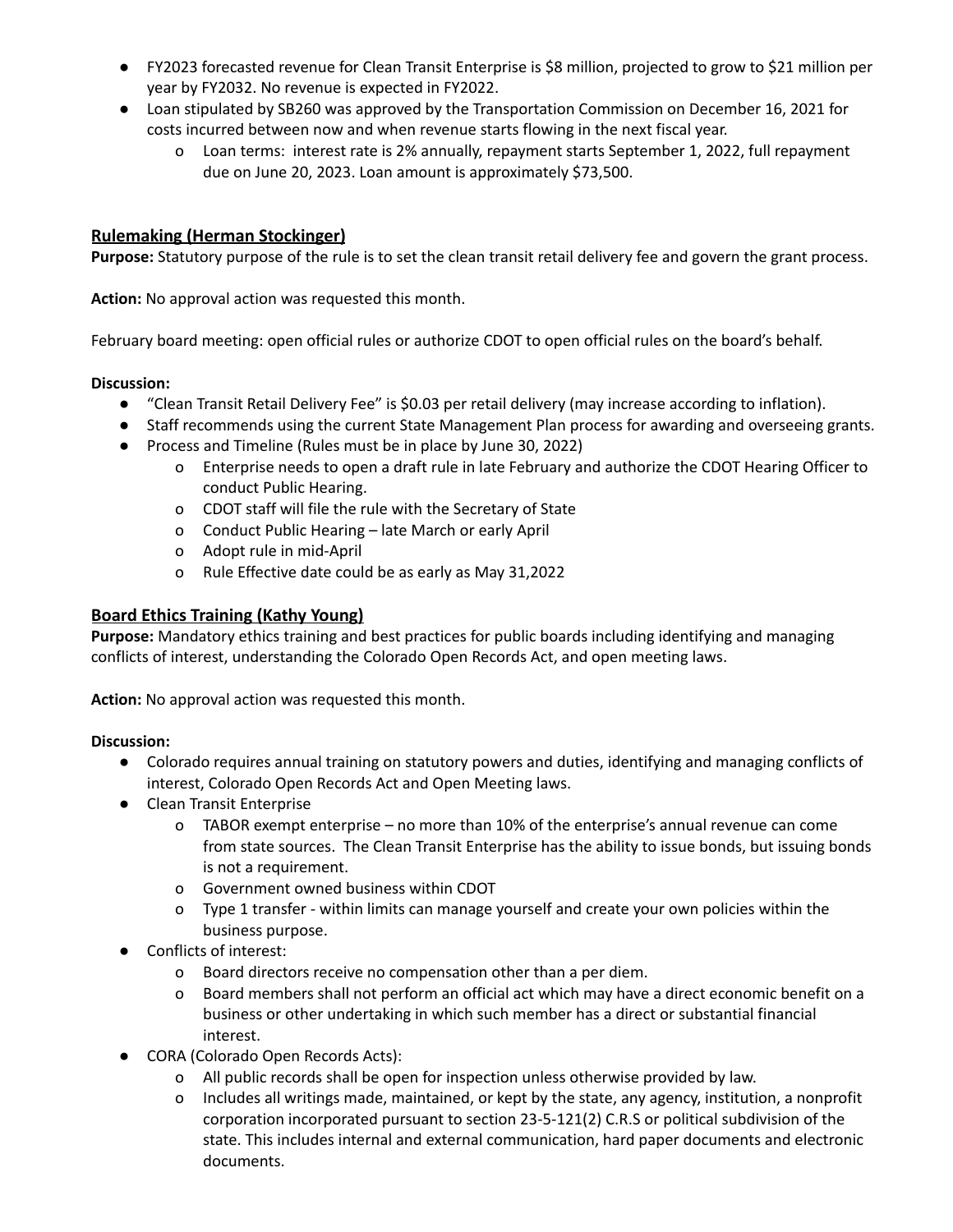- o Documents excluded from public records can include but are not limited to any work product prepared for an elected official.
- o Reasons for denial of inspection can include but are not limited to test questions, scoring keys from licensing exams, security arrangements, trade secrets, and employment records.
- o Documents can also be withheld under the Deliberative Process Privilege: records of the enterprise's deliberative process while the board is deliberating a decision.
- o A reasonable time for a government entity to produce a record for an open records request is three days. The period may be extended by seven working days upon finding of "extenuating circumstances".
- o There is a 14-day cooling off period for open records requests Section 24-72-204(5)(a), C.R.S.
- State Open Meeting Policy "the Sunshine Law"
	- o Public business should be conducted in public, it should not be conducted behind closed doors. Citizens should have the opportunity to become fully informed and to also allow citizens to participate in the legislative decision-making process. Meetings should be open and properly noticed.
	- o A meeting is defined as any type of gathering convened to discuss public business in person, on telephone, virtually, electronically, any means of communication including email. If the meeting did not need to be noticed, the board should include the unnoticed meeting in the next board meeting minutes. Meetings that consist of two or more board members where public business is discussed or formal action is taken are declared to be public meetings and open to the public.
	- o Notice: Full and timely notice should be given a minimum of 24 hours in advance. Notice should include date and time, meeting location, agenda, specific agenda information, and ADA considerations. The Clean Transit Enterprise is not required to allow public comment at the meeting. Meetings must be noticed if you have a quorum and/or are taking official action.
	- o Executive sessions: An exception to open meetings laws is the ability to go into executive session and meet as a board without the public present. The board cannot take official or formal actions, and minutes are not kept, during the executive session. Executive sessions must be recorded. Attorney-client privileged communication may occur during executive sessions. Executive sessions must be noted on the meeting agenda and must be initiated from an open public meeting.
	- o Open meetings can be held virtually.
- Rick Coffin, APCD, asked: Does public business mean business related to this enterprise only?
- Kathy Young responded: Yes. As far as you, as a board member of this enterprise, being able to create a meeting, it needs to be the public business of the board you're sitting on. For example, two board members attending the same training does not constitute a meeting unless they are discussing board business. Then the meeting should be noted in the minutes.
- Kay Kelly, CDOT, provided this example: A couple board members have been asked to present at the Division of Transit and Rail monthly meeting, that is permissible, how should we notice that?
- Kathy Young responded: Unless there is a quorum of 5 board members on another committee, the meeting does not need to be noticed, but the presentation should be captured in the Clean Transit Enterprise minutes. Board members are encouraged to clarify in what capacity they are speaking from if they serve on multiple organizations with similar tasks.
- Amber Blake, CDOT, provided this example: David Avril is Chair of the Transit and Rail Advisory Committee and on the board of the Clean Transit Enterprise. David will likely be asked to provide updates on the Clean Transit Enterprise to the Transit and Rail Advisory Committee. The Transit and Rail Advisory Committee meetings are publicly announced and available to the public. David would likely obtain feedback from the Transit and Rail Advisory Committee to bring back to the Clean Transit Enterprise.
- Kathy Young responded: That is fine because one person can't create a meeting. The board should be aware of any conflicts of interest between different entities. David's update to the Clean Transit Enterprise should be recorded in the minutes.
- Amber Blake, CDOT asked: For members that are sitting on both boards, if the Transit and Rail Advisory Committee wanted to vote on providing information to the Clean Transit Enterprise board, should members who are sitting on both boards abstain?